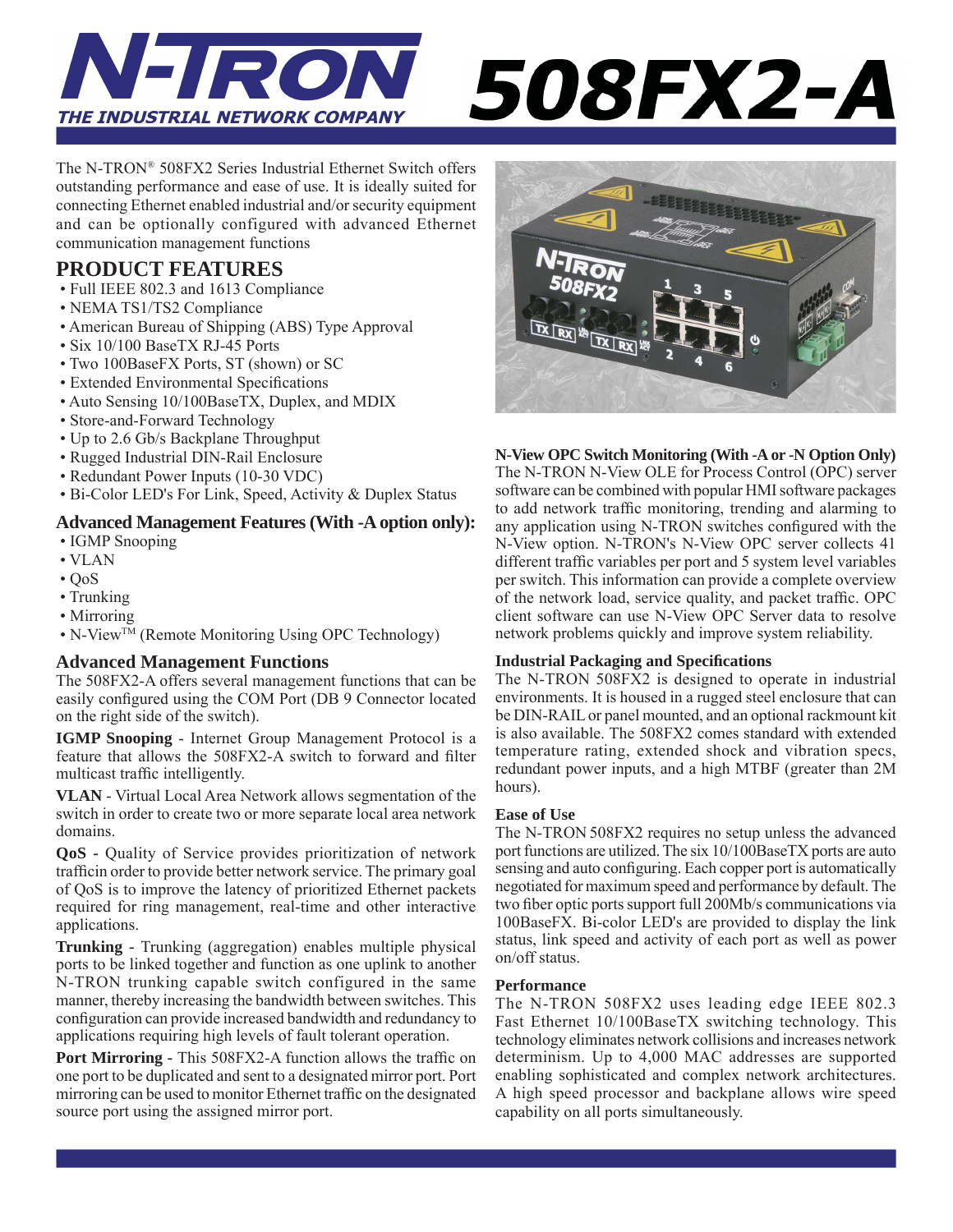

= ISO 9001:2008 =

#### **508FX2-A Specif cations**

#### **Switch Properties**

*Number of MAC Addresses:* 4,000 *Aging Time:* 20s, Programmable (-A) *Latency Type.:* 2.1 μs *Backplane Speed:* 2.6Gb/s *Switching Method:* Store & Forward

#### **Case Dimensions**

| Height:       | 2.3"             | (5.8cm)                  |
|---------------|------------------|--------------------------|
| Width:        | 5.9"             | (15.0cm)                 |
| <i>Depth:</i> | 3.8"             | (9.7cm)                  |
| Weight:       |                  | 1.6 $\text{lbs}$ (0.8kg) |
| Din-Rail:     | 35 <sub>mm</sub> |                          |
|               |                  |                          |

#### **Electrical**

*Redundant Input Voltage:* 10-30 VDC *Input Current:* 380 mA@24V BTU/hr: 31.1@24VDC *Inrush:* 8.5Amp/0.2ms@24V

#### **Environmental**

**Operating Temperature:** 

*Operating Humidity:* 10% to 95%

C to  $70^{\circ}$ C (Standard)  $-40^\circ$  $C$  to 85 $\degree C$  (Extended) (Non Condensing) *Operating Altitude:* 0 to 10,000 ft.

#### **Shock and Vibration (bulkhead mounting)**

*Shock:* 200g @ 10ms

*Vibration/Seismic:* 50g, 5-200Hz, Triaxial

## **Reliability**

**Network Media**

*10BaseT:* >Cat3 Cable *100BaseTX*: >Cat5 Cable 100BaseFX *Singlemode:* 7-10/125μm

**Connectors**<br>10/100BaseTX:

>2 Million Hours

*Multimode:* 50-62.5/125μm

Six (6) RJ-45 Copper Ports *100BaseFX:* Two (2) SC or ST Duplex Ports

#### **Contact Information**



### **Fiber Transceiver Characteristics**

| <b>Fiber Length</b>       | $2km*$             | $15 km**$    | $40km**$ | $80 km**$ |
|---------------------------|--------------------|--------------|----------|-----------|
| <b>TX Power Min</b>       | $-19$ d $Bm$       | $-15$ d $Bm$ | -5dBm    | -5dBm     |
| <b>RX Sensitivity Max</b> | $-31dBm$           | $-31dBm$     | $-34dBm$ | $-34dBm$  |
| Wavelength                | 1310 <sub>nm</sub> | 1310nm       | 1310nm   | 1550nm    |

\* Multimode Fiber Optic Cable \*\* Singlemode Fiber Optic Cable

## **Serial Conf guration Port**<br>Com Parameters: 9600.n.8.1

*Com Parameters:* 

#### **Recommended Wiring Clearance**

| <i>Front:</i> | 4" (10.16 cm) |  |  |
|---------------|---------------|--|--|
| Side:         | 1" (2.54 cm)  |  |  |

#### **Regulatory Approvals**

*FCC/CE (CFR 47, Part 15, Subpart B, Class A); ICES-003 EMC Dir 89/336/EEC, EN 50204, EN 55011 EN61000-4-2, 3, 4, 5, 6, 8,11, EN61000-6-2, 4 ANSI C63.4 UL /cUL: Class I, Div 2, Groups A, B, C, D and T4 UL 508 and UL 1604 CAN/CSA-C22.2 No.213, ATEX II 3 G Ex nA IEEE 1613 for Electric Utility Substations ABS Type Approval for Shipboard Applications GOST-R Certifi ed, RoHS Compliant*

Designed to comply with: *NEMA TS1/TS2 for Traffi c Control*

REV 100610

® 2010 N-TRON, Corp. N-TRON and the N-TRON logo are trademarks of N-TRON, Corp. Product names mentioned herein are for identification purposes only and may be trademarks and/or registered trademarks of their respective company. Specifications subject to change without notice. The responsibility for the use and application of N-TRON products rests with the end user. N-TRON makes no warranties as to the fitness or suitability of any N-TRON product for any specific application. N-TRON Corporation shall not be liable for any damage resulting from the installation, use, or misuse of this product. Printed in USA.